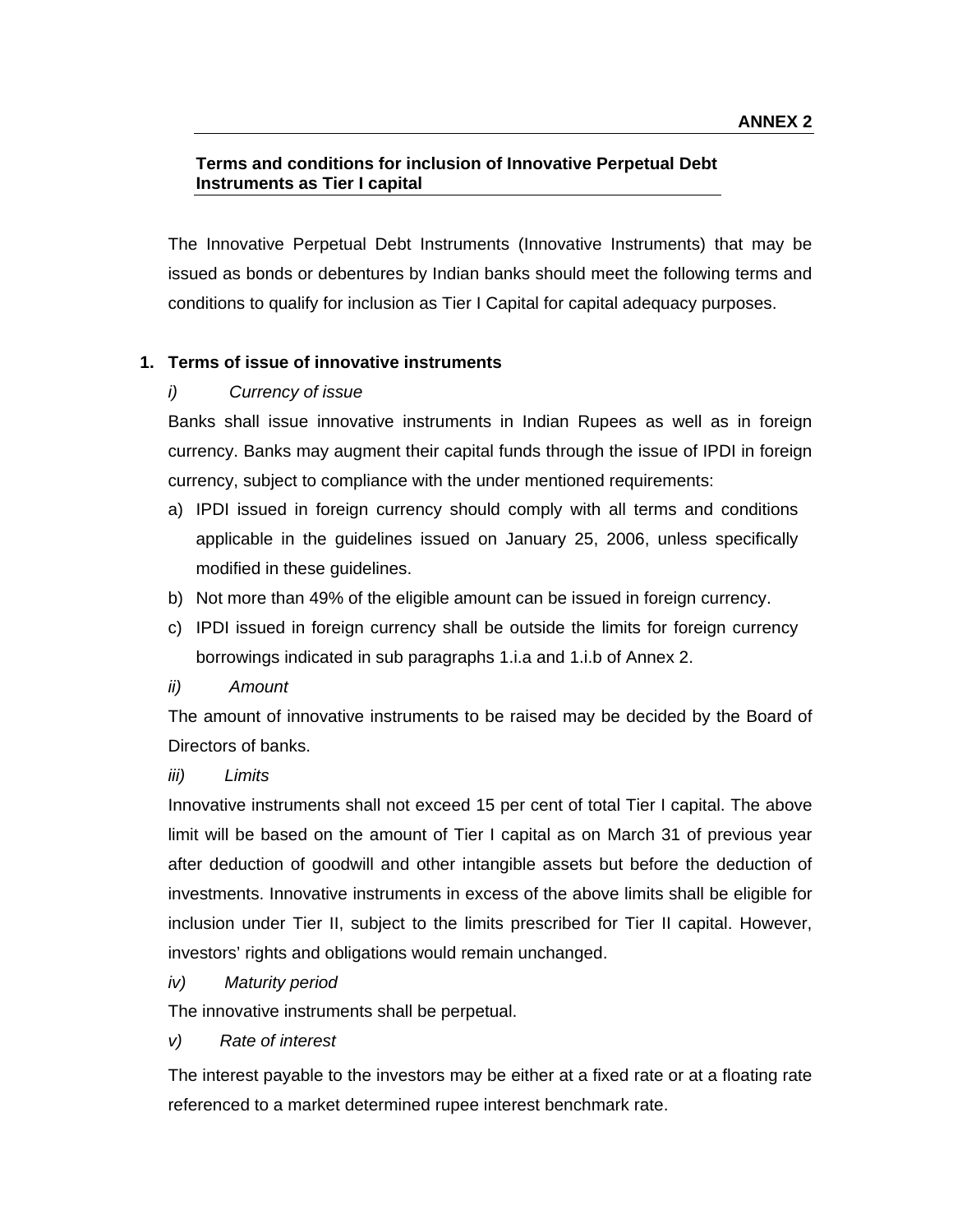#### *vi) Options*

Innovative instruments shall not be issued with a 'put option'. However banks may issue the instruments with a 'call option' subject to strict compliance with each of the following conditions:

- a) Call option can be exercised after the instrument has run for at least ten years; and
- b) Call option shall be exercised only with the prior approval of RBI (Department of Banking Operations & Development). While considering the proposals received from banks for exercising the call option the RBI would, among other things, take into consideration the bank's CRAR position both at the time of exercise of the call option and after the exercise of the call option.
- *vii) Step-up option*

The issuing bank may have a step-up option which may be exercised only once during the whole life of the instrument, in conjunction with the call option, after the lapse of ten years from the date of issue. The step-up shall not be more than 100 bps. The limits on step-up apply to the all-in cost of the debt to the issuing banks.

#### *viii) Lock-In Clause*

- a) Innovative instruments shall be subjected to a lock-in clause in terms of which the issuing bank shall not be liable to pay interest, if
	- the bank's CRAR is below the minimum regulatory requirement prescribed by RBI; or
	- the impact of such payment results in bank's CRAR falling below or remaining below the minimum regulatory requirement prescribed by RBI.
- b) However, banks may pay interest with the prior approval of RBI when the impact of such payment may result in net loss or increase the net loss, provided the CRAR remains above the regulatory norm. For this purpose 'Net Loss' would mean either (a) the accumulated loss at the end of the previous financial year; or (b) the loss incurred during the current financial year.
- c) The interest shall not be cumulative.
- d) All instances of invocation of the lock-in clause should be notified by the issuing banks to the Chief General Managers-in-Charge of Department of Banking Operations & Development and Department of Banking Supervision of the Reserve Bank of India, Mumbai.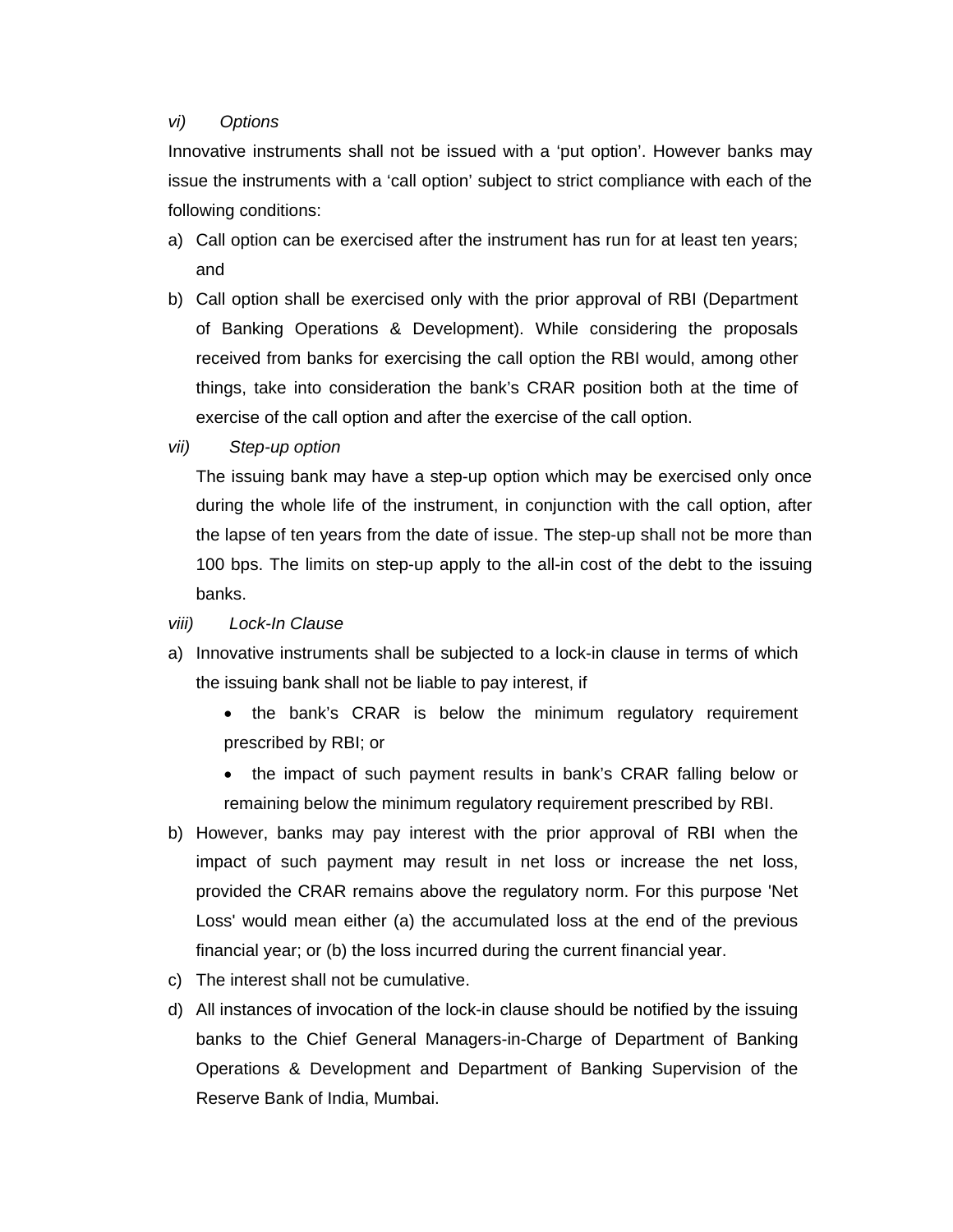#### *ix) Seniority of claim*

The claims of the investors in innovative instruments shall be

- a) Superior to the claims of investors in equity shares; and
- b) Subordinated to the claims of all other creditors.

## *x) Discount*

The innovative instruments shall not be subjected to a progressive discount for capital adequacy purposes since these are perpetual.

- *xi) Other conditions*
- a) Innovative instruments should be fully paid-up, unsecured, and free of any restrictive clauses.
- b) Investment in these instruments by FIIs and NRIs shall be within an overall limit of 49% and 24% of the issue respectively, subject to the investment by each FII not exceeding 10% of the issue and investment by each NRI not exceeding 5% of the issue.
- c) Investment by FIIs in IPDI raised in Indian Rupees shall be outside the ECB limit for rupee denominated corporate debt fixed for investment by FIIs in corporate debt instruments.
- d) Banks should compute their overall eligibility level for raising capital through Innovative Perpetual Debt Instruments with reference to the Tier I capital as on the last annual balance sheet date (i.e. March 31). A bank may raise fresh capital through Innovative Perpetual Debt Instruments from FIIs and NRIs up to 49 percent and 24 percent, respectively, of the amount proposed to be raised within one year or the eligible limit whichever is less. The bank should, however, raise the remaining amount from the domestic investors within a period of one year from the date of issue to FIIs / NRIs, to ensure compliance with the limits set for FIIs and NRIs at the end of the one year period.
- e) Banks should comply with the terms and conditions, if any, stipulated by SEBI / other regulatory authorities in regard to issue of the instruments.

## **2. Compliance with Reserve Requirements**

The total amount raised by a bank through IPDIs shall not be reckoned as liability for calculation of net demand and time liabilities for the purpose of reserve requirements and, as such, will not attract CRR/SLR requirements.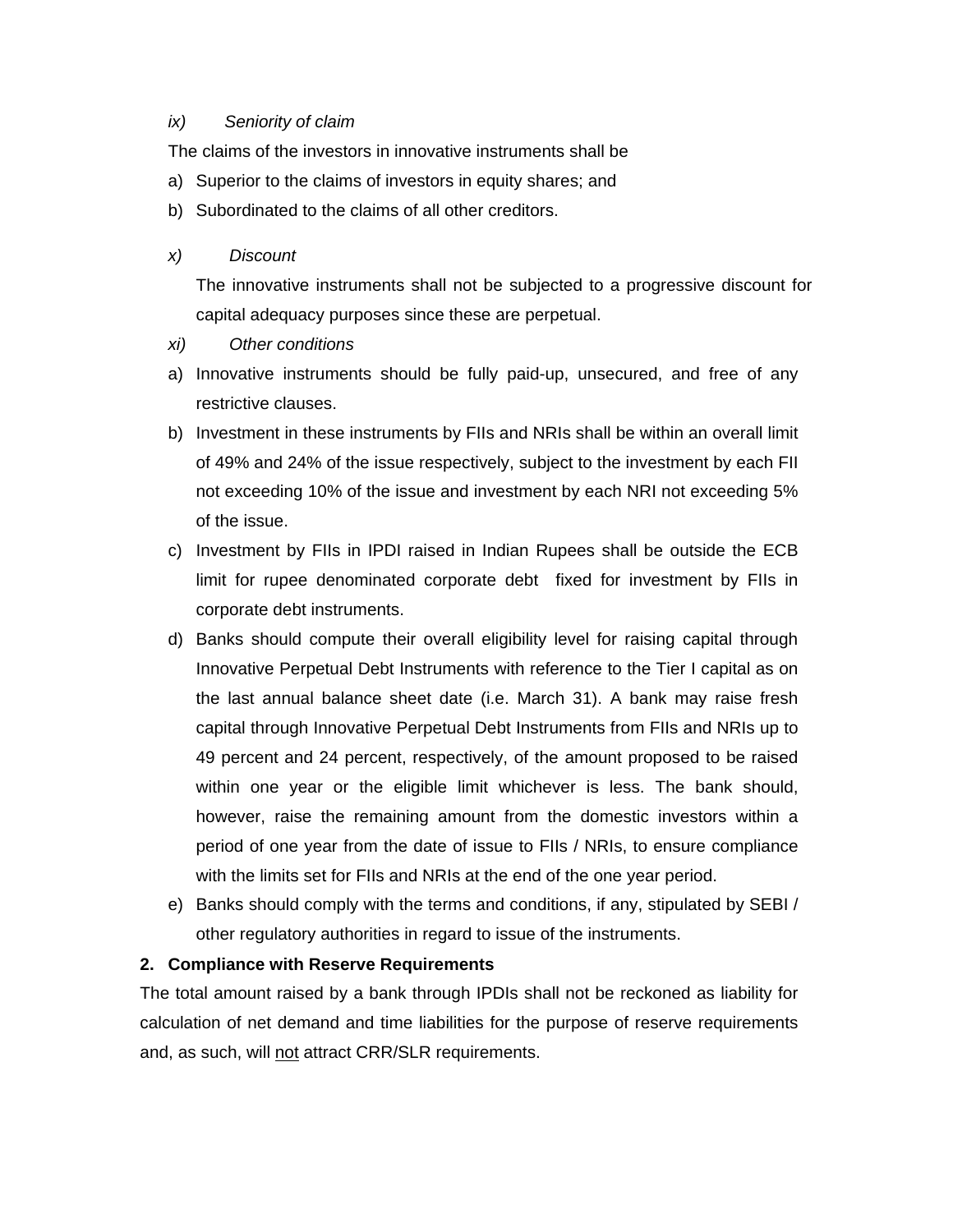### **3. Reporting Requirements**

Banks issuing innovative instruments shall submit a report to the Chief General Manager-in-charge, Department of Banking Operations & Development, Reserve Bank of India, Mumbai giving details of the debt raised, including the terms of issue specified at item 1 above together with a copy of the offer document soon after the issue is completed.

## **4. Investment in innovative instruments issued by other banks/ FIs**

A bank's investment in innovative instruments issued by other banks and financial institutions will be reckoned along with the investment in other instruments eligible for capital status while computing compliance with the overall ceiling of 10 percent for cross holding of capital among banks/FIs prescribed vide circular DBOD.BP.BC.No.3/ 21.01.002/ 2004-05 dated 6th July 2004 and also subject to cross holding limits.

Bank's investments in innovative instruments issued by other banks/ financial institutions will attract a 100% risk weight for capital adequacy purposes.

### **5. Grant of advances against innovative instruments**

Banks should not grant advances against the security of the innovative instruments issued by them.

**6. Disclosure** Banks may indicate the amount raised by issue of IPDI by way of explanatory notes / remarks in the Balance Sheet as well as Schedule 5 under 'Other Liabilities & Provisions"

# **7. Raising of innovative Instruments for inclusion as Tier I capital by foreign banks in India**

Foreign banks in India may raise Head Office (HO) borrowings in foreign currency for inclusion as Tier I capital subject to the same terms and conditions as mentioned in items 1 to 5 above for Indian banks. In addition, the following terms and conditions would also be applicable:

## *i) Maturity period*

If the amount of innovative Tier I capital raised as Head Office borrowings shall be retained in India on a perpetual basis.